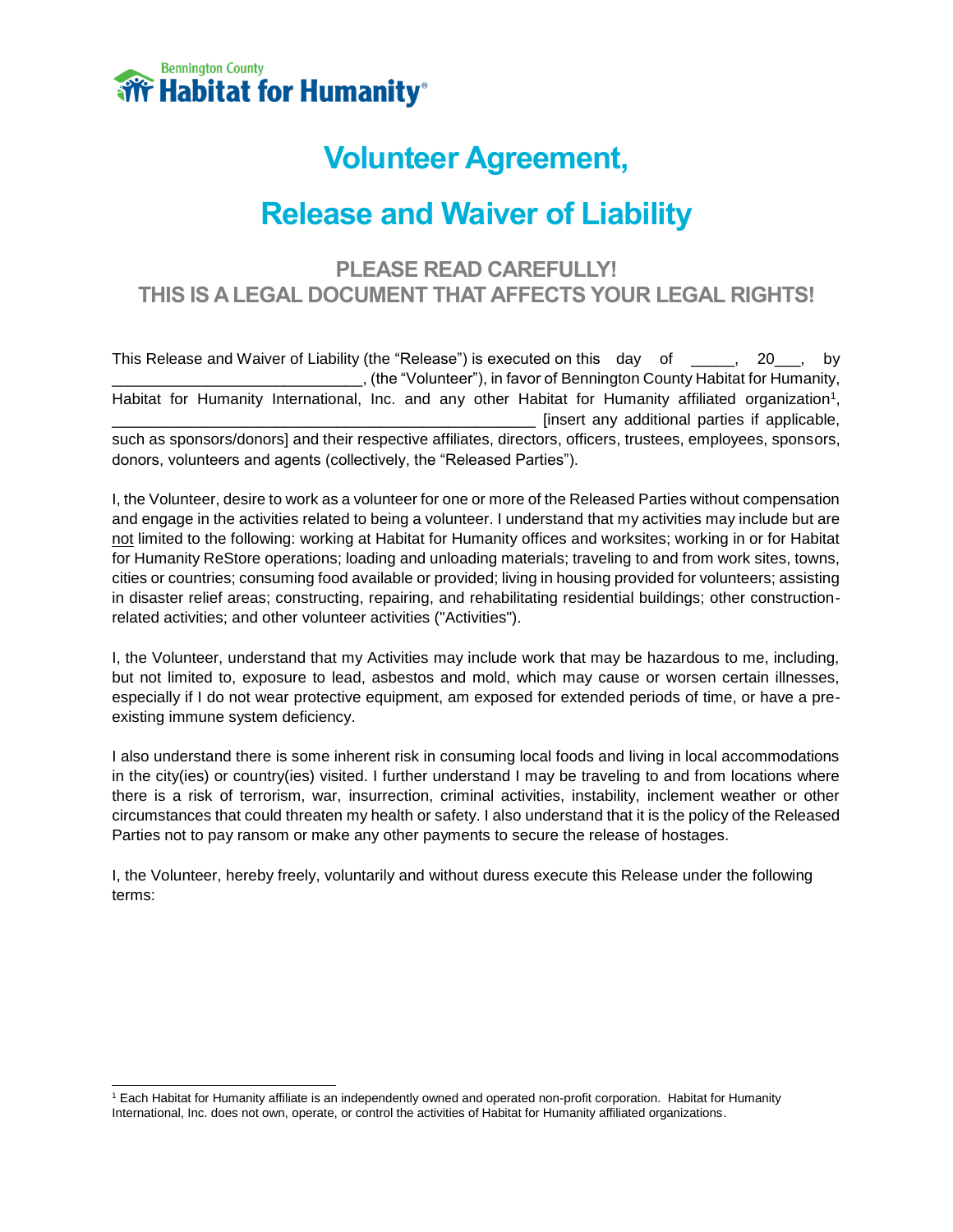**Release and Waiver.** I, the Volunteer, acknowledge and understand that participation in the Activities may involve certain risks, including, but not limited to, personal injury(ies), bodily injury, illness, permanent disability, property damage, loss and/or death ("Risks"). These Risks include, but are not limited to, exposure to and/or infection with COVID-19 and/or other viruses and/or bacterial infection even in ideal conditions, and despite any and all reasonable efforts made to mitigate such Risks. I further acknowledge and agree that, due to the nature of the Activities, social distancing of six feet per person will not always be possible and that my participation in the Activities may result in an elevated risk of contracting COVID-19 and/or other viruses and/or bacterial infection.

I, the Volunteer, further confirm that prior to engaging in the Activities, I may be required to complete a COVID-19 health screening questionnaire provided by one or more of the Released Parties. I agree that I will answer all questions on the questionnaire truthfully. I agree to not participate in any Activities if, at such time and to the best of my knowledge, I am a carrier of COVID-19 or infected with COVID-19. I further agree to follow all safety precautions outlined by any Released Party while volunteering.

In consideration of and in order to be allowed to participate in the Activities, I do hereby release and forever discharge and hold harmless the Released Parties and their successors and assigns from any and all liability, claims, demands, costs and damages of any kind, whether arising from tort, contract or otherwise, which I or my heirs, assigns, next of kin or legal representatives may have or which may hereinafter accrue, arise from, or are in any way related to my Activities with any of the Released Parties, including but not limited to Risks, whether caused wholly or in part by the simple negligence, fault or other misconduct of any of the Released Parties or of other volunteers, other than their intentional or grossly negligent conduct. In addition, the Released Parties shall have the benefit of any future liability protection for businesses as relating to the COVID-19 pandemic passed by any governmental entity to which the Released Parties are subject.

I understand and acknowledge that by signing this Release I knowingly assume the Risks associated with the Activities. I also understand that the Released Parties do not assume any responsibility for or obligation to provide financial assistance or other assistance, including but not limited to medical, health or disability insurance in the event of injury, illness, death or property damage. Regarding any illness or virus, including COVID-19, I, the Volunteer, understand that even if I follow all guidelines for the prevention and handling of any illness or virus, including COVID-19, there is still a risk that Volunteer could contract such virus or illness.

*I understand and acknowledge that children under the age of 16 are not allowed on Habitat for Humanity worksites while construction is in progress. While minors between the ages of 16 and 18 may be allowed to participate in some types of build site activities, solely as outlined by the Released Parties, I understand that using power tools, excavation, demolition, working on rooftops and similar activities are not permitted*  for anyone under the age of 18. I agree it is my responsibility to communicate these requirements to any of *my minor children who will attend and/or participate in the Activities.*

**Consent to Transportation and Medical Treatment.** I consent to the use of first aid treatment and the use of generic and over-the-counter medications and treatments as directed by manufacturer labels, whether administered by the Released Parties or first aid personnel. In an emergency, I understand the Released Parties may try to contact the individual listed below as an emergency contact. If an emergency contact cannot be reached promptly, I hereby authorize the Released Parties to act as an agent for me to consent to any examination, testing, x-rays, medical, dental or surgical treatment for me as advised by a physician, dentist or other health care provider. This includes, but is not limited to, my assessment, evaluation, medical care and treatment, anesthesia, hospitalization, or other health care treatment or procedure as advised by a physician, dentist or other health care provider. I also authorize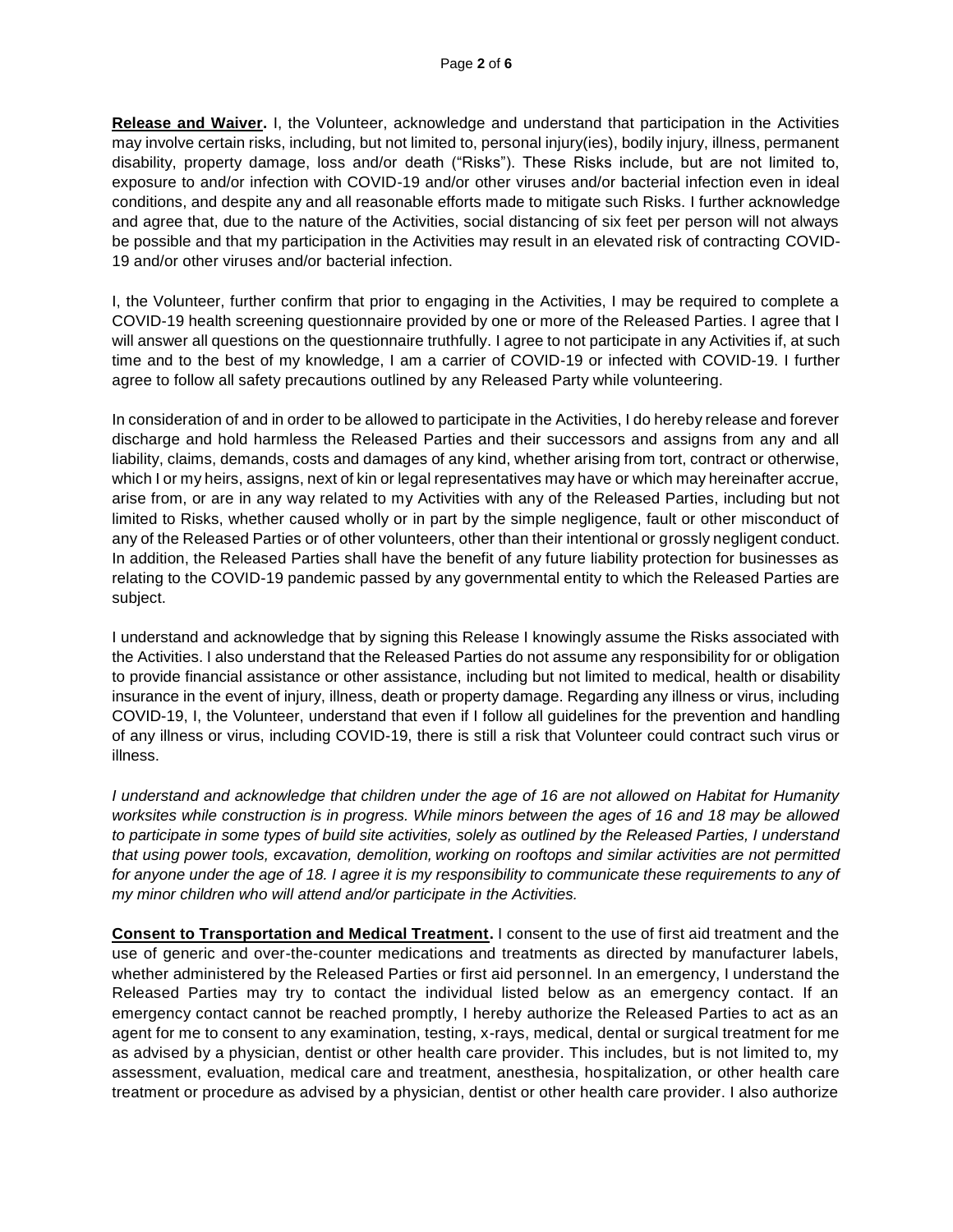the Released Parties to arrange for transportation of me as deemed necessary and appropriate in their discretion. I, the Volunteer, do hereby release, forever discharge and hold harmless the Released Parties from any liability, claim, demand, and action whatsoever brought by me or on my behalf which arises or may hereafter arise on account of any transportation, first aid, assessment, care, treatment, response or service rendered in connection with my Activities with any of the Released Parties.

If the Volunteer is less than 18 years of age, the parent(s) having legal custody and/or the legal guardian(s) of the Volunteer also hereby release, forever discharge and hold harmless the Released Parties from any liability, claim, demand and action whatsoever brought by such volunteer or on his/her behalf which arises or may hereafter arise on account of the decision by any representative or agent of the Released Parties to exercise the power to transport, administer first aid, and consent to assessment, examination, x-rays, medical, dental, surgical or other such health care treatment as set forth in the Parental Authorization for Treatment of, and Travel With, a Minor Child.

**Insurance.** I understand that, except as otherwise agreed to by the Released Parties in writing, the Released Parties are under no obligation to provide, carry or maintain health, medical, travel, disability or other insurance coverage for any Volunteer. Each Volunteer is expected and encouraged to obtain his or her own health, medical, travel, disability or other insurance coverage.

I understand that I am and remain responsible for payment of such hospital, physician, ambulance, dental, medical or other services obtained for me or my child. I agree that the Released Parties do not assume any responsibility for the payment of such fees or expenses which may be incurred. If I have health insurance, I understand my personal health insurance is my primary coverage.

**Confidentiality.** I agree that in the course of my participation in the Activities, I may have access to personal and/or health care information of other persons. I agree to maintain the confidentiality of such information, to use such information only as necessary to do my job as a volunteer, and to comply with Habitat for applicable policies regarding such information.

**Photographic/Recording Release.** I hereby grant and convey unto the Released Parties all right, title and interest in any and all photographs and video/audio/electronic recordings of me, including as to my name, image and voice, made by or on behalf of any of the Released Parties during my Activities with the Released Parties, including, but not limited to, the right to use such materials for any purpose and to any royalties, proceeds or other benefits derived from them. I understand that I will not have any ownership interest in or to such photographs, images and/or recordings, I have not been provided or promised any compensation to me, and I hereby waive any rights, privileges or claims based on any right of publicity, privacy, ownership or any other rights arising, relating to or resulting from the photographs, images and/or recordings. I understand and agree that this paragraph also applies to my minor child(ren) who are volunteering.

**Other.** I expressly agree that this Release is intended to be as broad and inclusive as permitted by state law. I further agree that in the event any clause or provision of this Release is held invalid by any court of competent jurisdiction, the invalidity of such clause or provision shall not otherwise affect the remaining clauses or provisions of this Release, which shall continue to be enforceable. Further, a waiver of a right under this Release by a Released Party does not prevent the exercise of any other right.

I have carefully considered my decision, the benefits and risks involved, and hereby give my informed consent to participate in all volunteer Activities. I have read and understand this Release and Waiver of Liability, I acknowledge that any questions of mine have been answered, and I voluntarily agree to the above provisions. It is my intent to bind my heirs, next of kin, assigns and legal representative.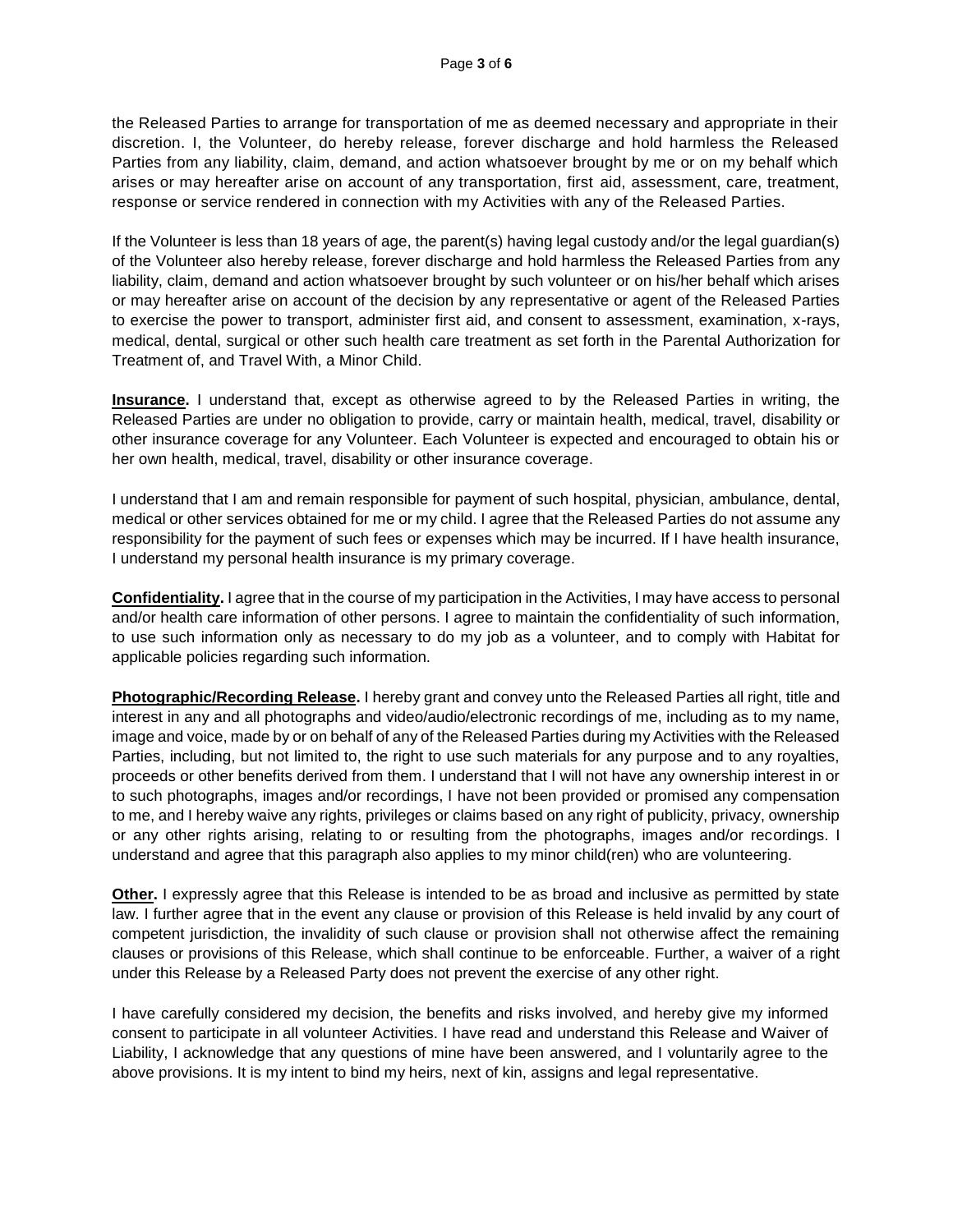| SIGNATURE OF VOLUNTEER 18 YEARS OR OLDER: |                                                                                                     |  |  |
|-------------------------------------------|-----------------------------------------------------------------------------------------------------|--|--|
|                                           | Volunteer: Name (please print):__________________________Signature:________________________________ |  |  |
|                                           |                                                                                                     |  |  |
|                                           |                                                                                                     |  |  |
|                                           |                                                                                                     |  |  |
|                                           |                                                                                                     |  |  |
|                                           | <b>EMERGENCY CONTACT INFORMATION FOR VOLUNTEER OVER 18 YEARS OF AGE:</b>                            |  |  |
|                                           |                                                                                                     |  |  |
|                                           |                                                                                                     |  |  |
|                                           |                                                                                                     |  |  |
|                                           |                                                                                                     |  |  |
|                                           |                                                                                                     |  |  |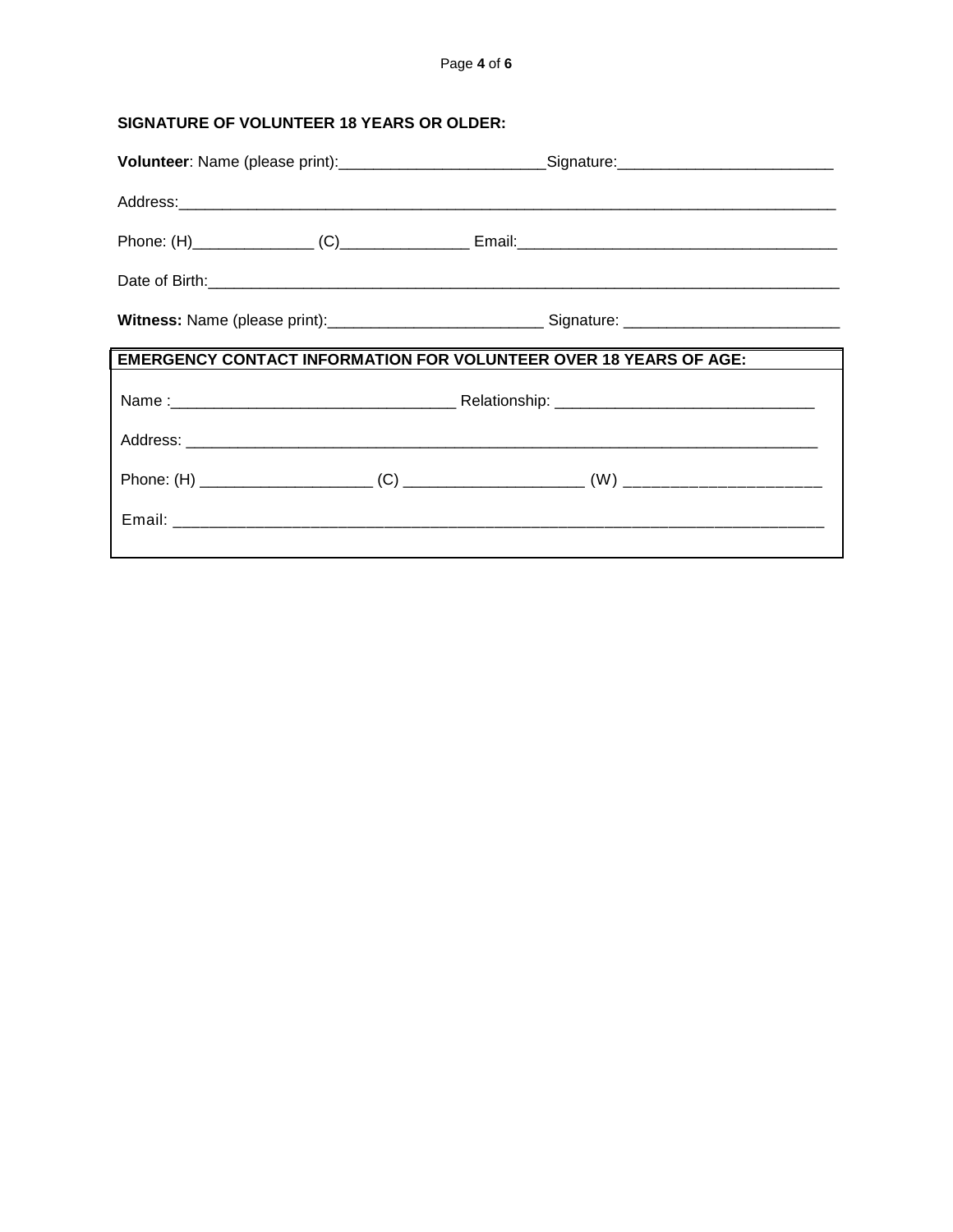**IMPORTANT: If the Volunteer is less than 18 years of age, all parents or guardians must complete the signature section below.** If only one parent or guardian signs these forms on behalf of a Volunteer who is under 18 years of age, then the undersigned parent or guardian of the Volunteer hereby covenants, warrants, represents and agrees that he or she is executing these forms on behalf of, and as an agent for, any other individual who may be a parent or guardian of the Volunteer, that he/she is fully authorized to do so, and that by executing such Release and Parental Authorization, the undersigned is binding himself/herself, the Volunteer, and any other parent or guardian of the Volunteer, and all of their heirs, next of kin, assigns, and legal representatives to such Release and Parental Authorization.

#### **Name of Volunteer Under 18 Years Old:**

**Name: Date of Birth: Date of Birth:** 

### **SIGNATURE OF PARENT/GUARDIAN SIGNING ON BEHALF OF THE ABOVE MINOR:**

I have carefully considered my decision, the benefits and risks involved and hereby give my informed consent, on behalf of the above listed minor child, for him/her to participate in all Activities as set forth in the above Volunteer Agreement, Release and Waiver of Liability, and such terms are incorporated herein. I have read and understand the above Volunteer Agreement, Release and Waiver of Liability, any questions of mine have been answered, and I voluntarily agree to all such provisions. It is my intent to bind my and the minor Volunteer's heirs, next of kin, assigns, and legal representatives. **Furthermore, I understand that the above Volunteer Agreement, Release and Waiver of Liability is made on behalf of my minor child(ren) and/or legal wards and I represent and warrant to Habitat for Humanity International, Inc. or its affiliated organizations that I have the full authority to sign this on behalf of such minor(s).**

|                                                                                                      |  | Parent/Guardian: Name (please print): _______________________________Signature: ______________________________ |  |  |
|------------------------------------------------------------------------------------------------------|--|----------------------------------------------------------------------------------------------------------------|--|--|
|                                                                                                      |  |                                                                                                                |  |  |
|                                                                                                      |  |                                                                                                                |  |  |
|                                                                                                      |  |                                                                                                                |  |  |
| Parent/Guardian: Name (please print): __________________________Signature: _________________________ |  |                                                                                                                |  |  |
|                                                                                                      |  |                                                                                                                |  |  |
|                                                                                                      |  |                                                                                                                |  |  |
| Witness: Name (please print): ________________________Signature: ___________________________________ |  |                                                                                                                |  |  |
| <b>EMERGENCY CONTACT INFORMATION FOR THE ABOVE LISTED MINOR VOLUNTEER:</b>                           |  |                                                                                                                |  |  |
|                                                                                                      |  |                                                                                                                |  |  |
|                                                                                                      |  |                                                                                                                |  |  |
|                                                                                                      |  |                                                                                                                |  |  |